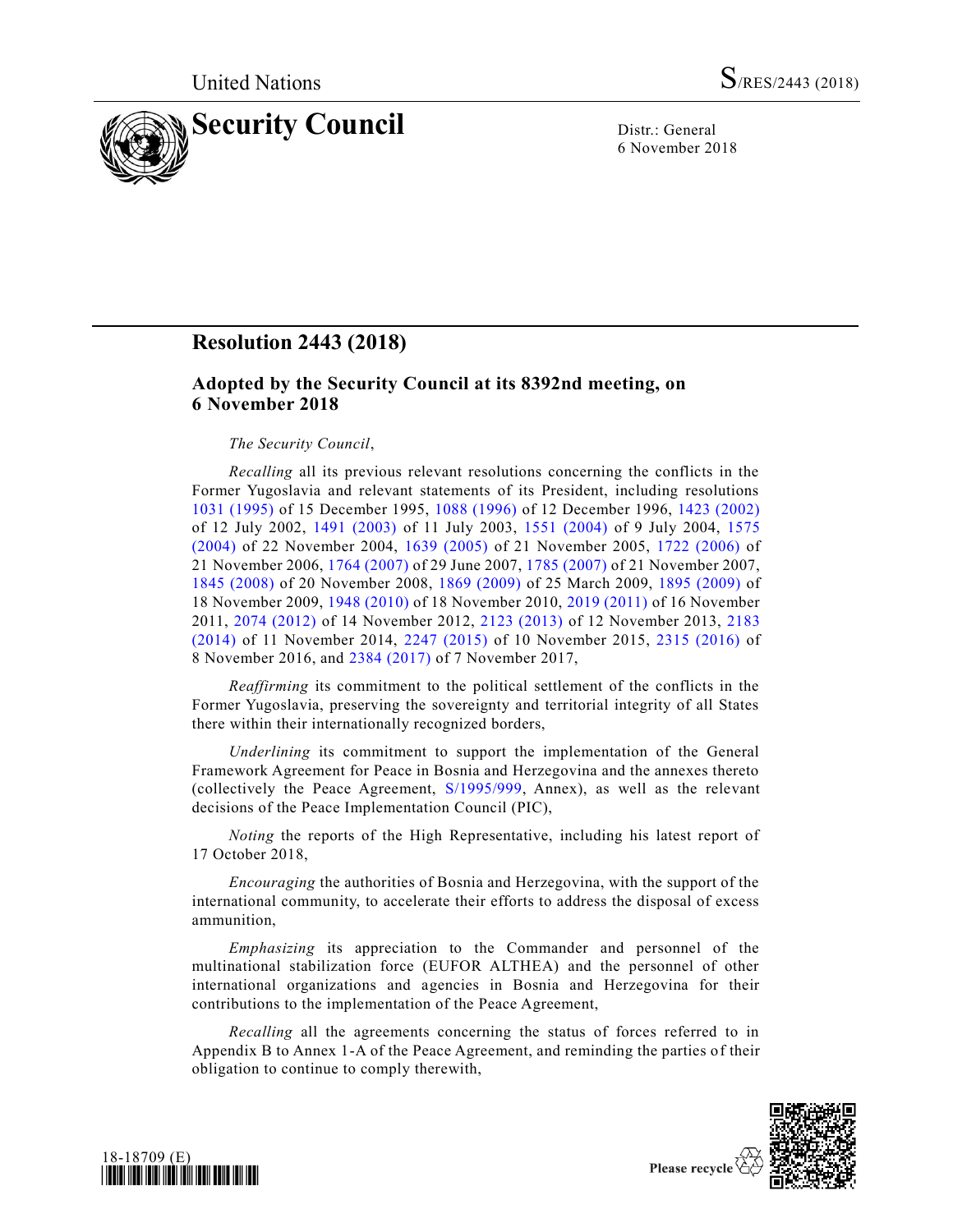*Further recalling* the provisions of its resolution [1551 \(2004\)](https://undocs.org/S/RES/1551(2004)) concerning the provisional application of the status of forces agreements contained in Appendix B to Annex 1-A of the Peace Agreement,

*Welcoming* the continued presence of EUFOR ALTHEA and the EU's readiness to continue at this stage an executive military role to support Bosnia and Herzegovina authorities to maintain the safe and secure environment, its decision to refocus the operation on its core mandate and to keep the operation under regular review, including on the basis of the situation on the ground,

*Reiterating* its calls on the competent authorities in Bosnia and Herzegovina to take necessary steps to complete the 5+2 agenda, which remains necessary for closure of the Office of the High Representative, as confirmed by the PIC Steering Board communiqués,

*Reaffirming* provisions concerning the High Representative as set out in its previous resolutions, and further reaffirming Article V of Annex 10 of the Peace Agreement regarding the High Representative's final authority in theatre in the interpretation of the civilian implementation of the Agreement,

*Recognizing* the importance of Bosnia and Herzegovina's transition to a functional, reform oriented, modern and democratic European country,

*Taking note* of the Peace Agreement and of Bosnia and Herzegovina's leadership's commitment towards a European perspective, including through the submission of Bosnia and Herzegovina's EU membership application in February 2016 and through the ongoing work to answer the EU Commission's Opinion questionnaire through the coordination mechanism on EU matters, and encouraging response to the follow up questions, and recalling that this commitment needs to be translated urgently into comprehensive reform results on the ground,

*Noting* with concern continued polarizing unconstructive policies, actions and rhetoric in Bosnia and Herzegovina, and reiterating its calls to political leaders to advance reconciliation and mutual understanding,

*Noting* positively that the initial implementation of the Reform Agenda, has provided the first steps of structural adjustment to the economy of the country, while however, *noting* that the pace of implementation of the Reform Agenda has slowed and *underscoring* the urgency to step up the implementation of comprehensive reforms, in an inclusive manner, to the benefit of all citizens,

*Emphasizing* the need for Bosnia and Herzegovina to step up efforts regarding the functioning and independence of the judiciary, the fight against corruption and organized crime and the fight against terrorism and prevention of radicalization,

*Urging* all concerned parties to work constructively for the implementation of the results of the election and *emphasizing* the importance of a swift government formation at all levels, in the interest of all citizens,

*Underscoring* the urgency to address outstanding OSCE-ODIHR recommendations to improve the electoral framework and related rulings of the Constitutional Court of Bosnia and Herzegovina and the European Court of Human Rights and *emphasizing* electoral reforms should be approached in a spirit of consensus and dialogue and should move the country towards modern democratic standards, and *notes with* regret the failure to make necessary amendments to the election law prior to the elections of 7 October 2018,

*Encouraging* the parties to implement Bosnia and Herzegovina's National Action Plan on Women Peace and Security in an inclusive manner and *looking forward* to its continuation,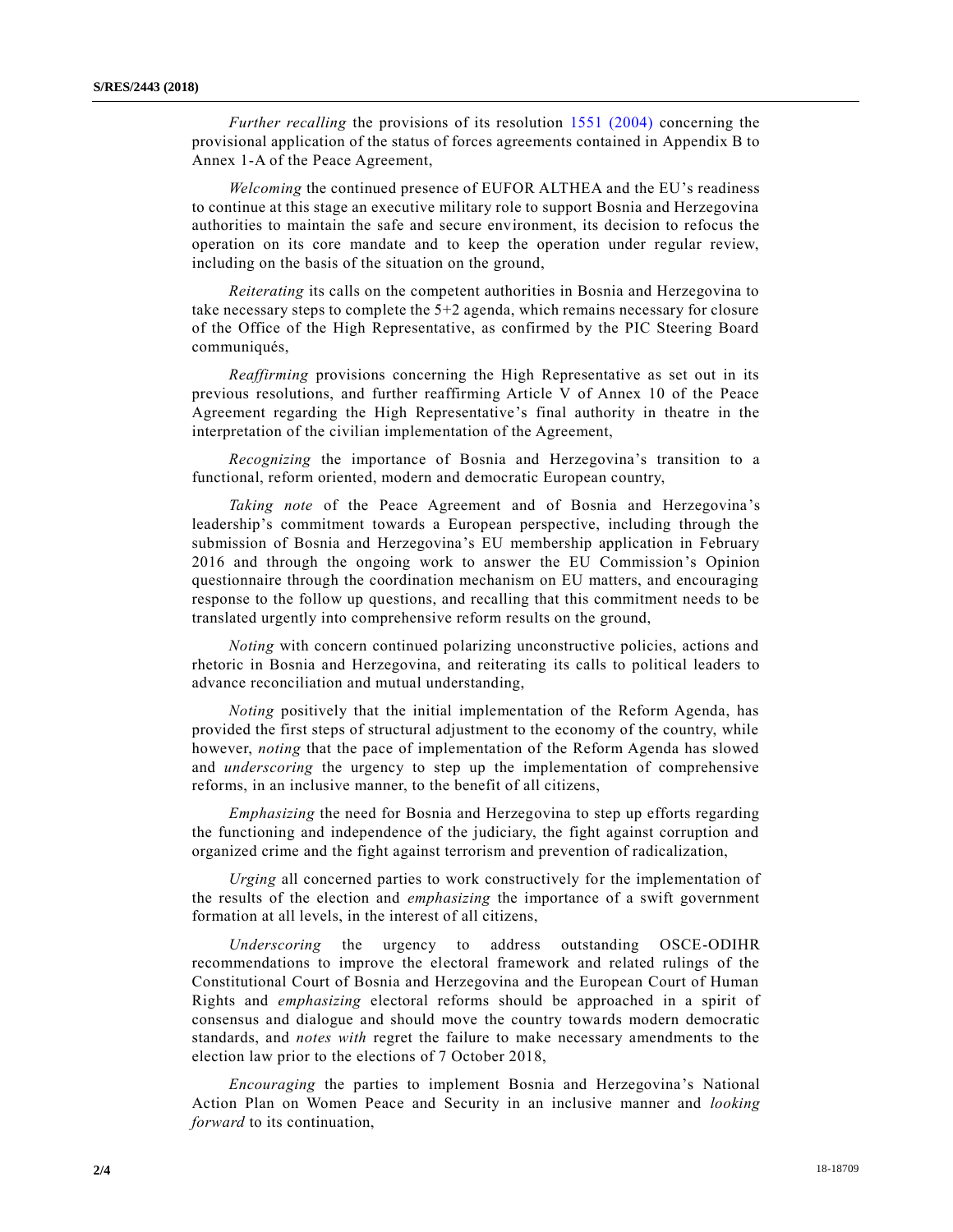*Taking* note of the planned strategic review in early 2019,

*Recognizing* that the security environment has remained calm and stable, and noting that the Bosnia and Herzegovina authorities have so far proven capable to deal with threats to the safe and secure environment,

*Determining* that the situation in the region continues to constitute a threat to international peace and security,

*Acting* under Chapter VII of the Charter of the United Nations,

1. *Reiterates* that the primary responsibility for the further successful implementation of the Peace Agreement lies with all the authorities in Bosnia and Herzegovina themselves and notes the continued willingness of the international community and major donors to support them in implementing the Peace Agreement, and calls upon all the authorities in Bosnia and Herzegovina to fully cooperate with the International Residual Mechanism for Criminal Tribunals;

2. *Welcomes* the EU's readiness to maintain an EU military operation (EUFOR ALTHEA) in Bosnia and Herzegovina from November 2018;

3. *Authorizes* the Member States acting through or in cooperation with the EU to establish for a further period of twelve months, starting from the date of the adoption of this resolution, a multinational stabilization force (EUFOR ALTHEA) as a legal successor to SFOR under unified command and control, which will fulfil its missions in relation to the implementation of Annex 1-A and Annex 2 of the Peace Agreement in cooperation with the NATO Headquarters presence in accordance with the arrangements agreed between NATO and the EU as communicated to the Security Council in their letters of 19 November 2004, which recognize that EUFOR ALTHEA will have the main peace stabilization role under the military aspects of the Peace Agreement;

4. *Decides* to renew the authorization provided by paragraph 11 of its resolution [2183 \(2014\)](https://undocs.org/S/RES/2183(2014)) for a further period of twelve months starting from the date of adoption of this resolution;

5. *Authorizes* the Member States acting under paragraph 3 and 4 above to take all necessary measures to effect the implementation of and to ensure compliance with annexes 1-A and 2 of the Peace Agreement, stresses that the parties shall continue to be held equally responsible for the compliance with that annex and shall be equally subject to such enforcement action by EUFOR ALTHEA and the NATO presence as may be necessary to ensure implementation of those annexes and the protection of EUFOR ALTHEA and the NATO presence;

6. *Authorizes* Member States to take all necessary measures, at the request of either EUFOR ALTHEA or the NATO Headquarters, in defence of the EUFOR ALTHEA or NATO presence respectively, and to assist both organizations in carrying out their missions, and recognizes the right of both EUFOR ALTHEA and the NATO presence to take all necessary measures to defend themselves from attack or threat of attack;

7. *Authorizes* the Member States acting under paragraph 3 and 4 above, in accordance with annex 1-A of the Peace Agreement, to take all necessary measures to ensure compliance with the rules and procedures governing command and control of airspace over Bosnia and Herzegovina with respect to all civilian and military air traffic;

8. *Urges* the parties to engage constructively on swift government formation at all levels and to prioritise the implementation of comprehensive reforms, in an inclusive manner, to the benefit of all citizens and in line with the European